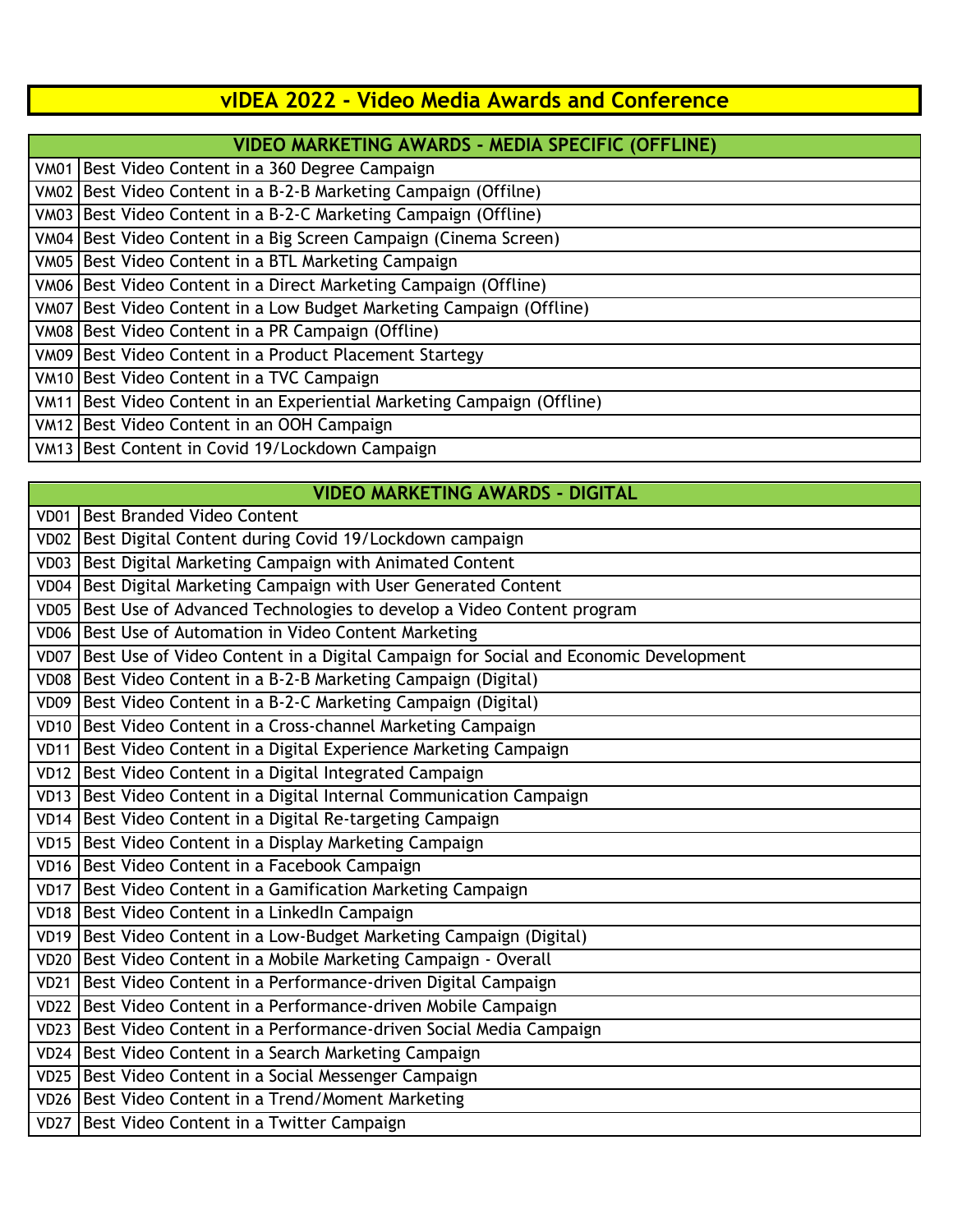|             | <b>VIDEO MARKETING AWARDS - DIGITAL</b>                                  |  |
|-------------|--------------------------------------------------------------------------|--|
|             | VD28   Best Video Content in a Viral Marketing Campaign                  |  |
|             | VD29 Best Video Content in a Youtube Campaign                            |  |
|             | VD30   Best Video Content in an Affiliate Marketing Campaign             |  |
|             | VD31 Best Video Content in an Email Marketing Campaign                   |  |
|             | VD32 Best Video Content in an Influencer Marketing Campaign              |  |
|             | VD33 Best Video Content in an Instagram Campaign                         |  |
|             | VD34 Best Video Content in an Integrated Social Media Marketing Campaign |  |
|             | VD35   Best Video Content in an Online Commercial                        |  |
|             | VD36   Best Video Content in an Online PR Campaign                       |  |
|             | VD37 Best Video Marketing Campaign - Overall                             |  |
|             | VD38   Most Engaging Video Content in a Digital Campaign                 |  |
|             | VD39   Most Engaging Video Content in a Mobile Campaign                  |  |
| <b>VD40</b> | Most Engaging Video Content in a Social Media Campaign                   |  |
|             | VD41   Most Innovative/Creative Video Content in a Digital Campaign      |  |
|             | VD42   Most Innovative/Creative Video Content in a Mobile Campaign       |  |
|             | VD43   Most Innovative/Creative Video Content in a Social Media Campaign |  |

# **VIDEO MARKETING AWARDS - SECTOR SPECIFIC**

| VS01        | Best Video Content in a Digital Campaign by/for a Commercial Real Estate Enterprise                        |
|-------------|------------------------------------------------------------------------------------------------------------|
| <b>VS02</b> | Best Video Content in a Digital Campaign by/for a Commodities Enterprise                                   |
| VS03        | Best Video Content in a Digital Campaign by/for a Conglomerate                                             |
| <b>VS04</b> | Best Video Content in a Digital campaign by/for a Consulting/Business Solutions/Professional Services      |
|             | Enterprise                                                                                                 |
|             | VS05   Best Video Content in a Digital Campaign by/for a Fashion/Beauty enterprise                         |
|             | VS06 Best Video Content in a Digital Campaign by/for a Financial Services/Banking enterprise               |
|             | VS07 Best Video Content in a Digital Campaign by/for a Food & Beverages enterprise                         |
|             | VS08   Best Video Content in a Digital Campaign by/for a Gaming enterprise                                 |
|             | VS09   Best Video Content in a Digital Campaign by/for a Healthcare Enterprise                             |
|             | VS10   Best Video Content in a Digital Campaign by/for a Homecare Essentials Enterprise                    |
|             | VS11   Best Video Content in a Digital Campaign by/for a Manufacturing Enterprise                          |
| VS12        | Best Video Content in a Digital Campaign by/for a Media/Entertainment enterprise                           |
|             | VS13   Best Video Content in a Digital Campaign by/for a Political leader/Organization/Movement Enterprise |
|             | VS14 Best Video Content in a Digital Campaign by/for a Real Estate Enterprise                              |
| VS15        | Best Video Content in a Digital Campaign by/for a Retail Enterprise                                        |
|             | VS16   Best Video Content in a Digital Campaign by/for a Socio-economic Program/Activity/Scheme            |
| <b>VS17</b> | Best Video Content in a Digital Campaign by/for a Sports Enterprise                                        |
|             | VS18 Best Video Content in a Digital Campaign by/for a Tours and Travel enterprise                         |
|             | VS19 Best Video Content in a Digital Campaign by/for an Agricultural Enterprise                            |
| VS20        | Best Video Content in a Digital Campaign by/for an Automobile Enterprise                                   |
| VS21        | Best Video Content in a Digital campaign by/for an eCommerce enterprise                                    |
|             | VS22 Best Video Content in a Digital Campaign by/for an Educational Institution/Enterprise                 |
|             | VS23   Best Video Content in a Digital Campaign by/for an Electronics Enterprise                           |
|             | VS24 Best Video Content in a Digital Campaign by/for an FMCG/CPG Enterprise                                |
|             | VS25   Best Video Content in a Digital Campaign by/for an Industrial Products/Commodities Enterprise       |
|             | VS26   Best Video Content in a Digital Campaign by/for an IT/ITES/Consulting Enterprise                    |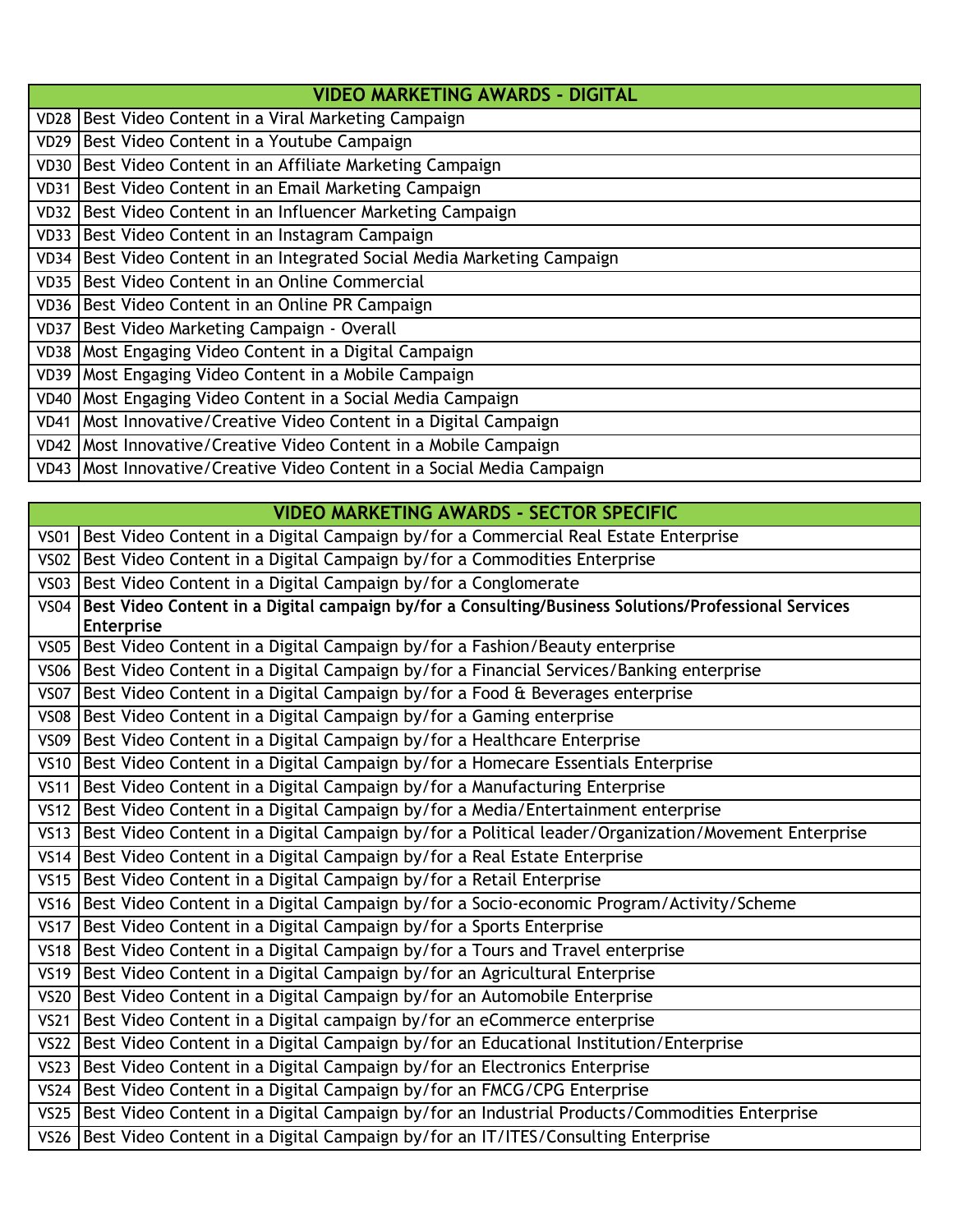|             | <b>VIDEO MARKETING AWARDS - SECTOR SPECIFIC</b>                                                                       |
|-------------|-----------------------------------------------------------------------------------------------------------------------|
|             | VS27   Best Video Content in a Digital Campaign for a Cause/NPO/NGO/CSR                                               |
|             | VS28 Best Video Content in a Traditional Media Campaign by/for a Commercial Real Estate Enterprise                    |
|             | VS29 Best Video Content in a Traditional Media Campaign by/for a Commodities Enterprise                               |
|             | VS30 Best Video Content in a Traditional Media Campaign by/for a Conglomerate                                         |
| <b>VS31</b> | Best VideoContent inaTraditional Mediacampaignby/foraConsulting/BusinessSolutions/Professional Services<br>Enterprise |
|             | VS32 Best Video Content in a Traditional Media campaign by/for a Fashion/Beauty enterprise                            |
|             | VS33   Best Video Content in a Traditional Media Campaign by/for a Financial Services/Banking enterprise              |
|             | VS34 Best Video Content in a Traditional Media Campaign by/for a Food & Beverages enterprise                          |
|             | VS35   Best Video Content in a Traditional Media Campaign by/for a Gaming enterprise                                  |
|             | VS36 Best Video Content in a Traditional Media Campaign by/for a Healthcare Enterprise                                |
|             | VS37 Best Video Content in a Traditional Media Campaign by/for a Homecare Essentials Enterprise                       |
|             | VS38   Best Video Content in a Traditional Media Campaign by/for a Manufacturing Enterprise                           |
|             | VS39 Best Video Content in a Traditional Media Campaign by/for a Media/Entertainment enterprise                       |
|             | VS40   Best Video Content in a Traditional Media Campaign by/for a Political leader/Organization/Movement Enterprise  |
|             | VS41 Best Video Content in a Traditional Media Campaign by/for a Real Estate Enterprise                               |
|             | VS42 Best Video Content in a Traditional Media Campaign by/for a Retail Enterprise                                    |
|             | VS43   Best Video Content in a Traditional Media Campaign by/for a Socio-economic Program/Activity/Scheme             |
|             | VS44   Best Video Content in a Traditional Media Campaign by/for a Sports Enterprise                                  |
|             | VS45   Best Video Content in a Traditional Media Campaign by/for a Tours and Travel enterprise                        |
|             | VS46 Best Video Content in a Traditional Media Campaign by/for an Agricultural Enterprise                             |
|             | VS47   Best Video Content in a Traditional Media Campaign by/for an Automobile Enterprise                             |
| <b>VS48</b> | Best Video Content in a Traditional Media campaign by/for an eCommerce enterprise                                     |
|             | VS49   Best Video Content in a Traditional Media Campaign by/for an Educational Institution/Enterprise                |
|             | VS50   Best Video Content in a Traditional Media Campaign by/for an Electronics Enterprise                            |
|             | VS51   Best Video Content in a Traditional Media Campaign by/for an FMCG/CPG Enterprise                               |
|             | VS52   Best Video Content in a Traditional Media Campaign by/for an Industrial Products Enterprise                    |
|             | VS53   Best Video Content in a Traditional Media Campaign by/for an IT/ITES/Consulting Enterprise                     |
|             | VS54   Best Video Content in a Traditional Media Campaign for a Cause/NPO/NGO/CSR                                     |

### **VIDEO IN WEBSITE AWARDS**

| VW01 Best Video Content in a Business Blog/Website                                     |
|----------------------------------------------------------------------------------------|
| VW02 Best Video Content in a Charitable/Non-Profit/Non-Govt. Organization Blog/Website |
| VW03 Best Video Content in a Consumer Electronics Blog/Website                         |
| VW04 Best Video Content in a Coupons/Deals/Cashbacks Blog/Website                      |
| VW05 Best Video Content in a Fashion & Beauty Blog/Website                             |
| VW06 Best Video Content in a Financial Services/Banking Blog/Website                   |
| VW07 Best Video Content in a Food & Drink Blog/Website                                 |
| VW08 Best Video Content in a Gaming Blog/Website                                       |
| VW09 Best Video Content in a Healthcare/Fitness Blog/Website                           |
| VW10 Best Video Content in a Media/Entertainment Blog/Website                          |
| VW11 Best Video Content in a Movie & Film Blog/Website                                 |
| VW12 Best Video Content in a Multilingual Blog/Website                                 |
| VW13 Best Video Content in a News Blog/Website                                         |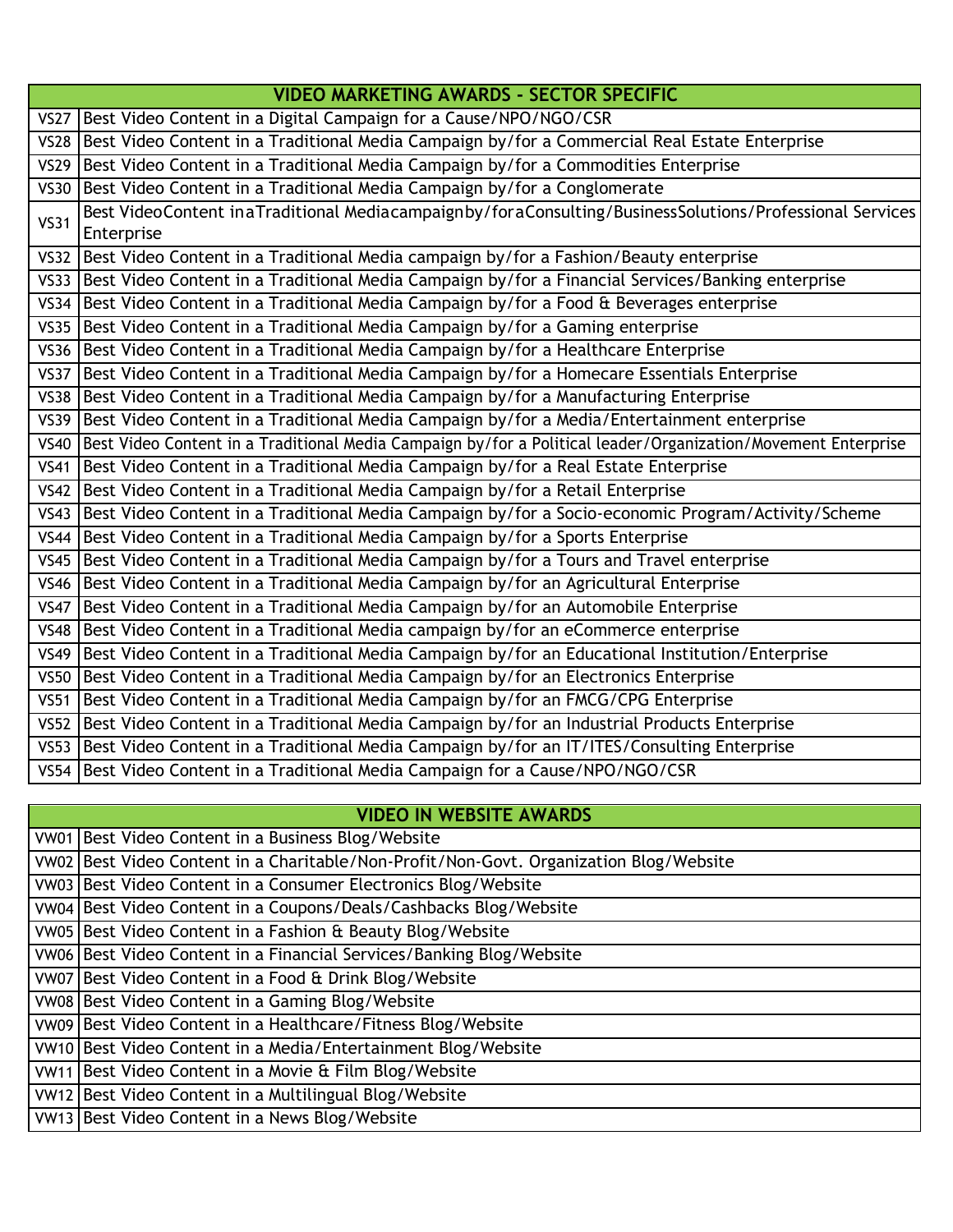| <b>VIDEO IN WEBSITE AWARDS</b>                                                                 |  |
|------------------------------------------------------------------------------------------------|--|
| VW14 Best Video Content in a Personal Blog/Website                                             |  |
| VW15 Best Video Content in a Real Estate Blog/Website                                          |  |
| VW16 Best Video Content in a Shopping Blog/Website                                             |  |
| VW17 Best Video Content in a Social Media Blog/Website                                         |  |
| VW18 Best Video Content in a Travel/Tourism Blog/Website                                       |  |
| VW19 Best Video Content in an Activism Blog/Website                                            |  |
| VW20 Best Video Content in an Arts Blog/Website                                                |  |
| VW21 Best Video Content in an Automobile Blog/Website                                          |  |
| VW22 Best Video Content in an eCommerce Website by a Retail Brand                              |  |
| VW23 Best Video Content in an eCommerce Website in a Specialised Category                      |  |
| VW24 Best Video Content in an Educational Blog/Website                                         |  |
| VW25 Best Video Content in an Employment/Job Portal Blog/Website                               |  |
| VW26 Best Video Content in an Events Blog/Website                                              |  |
| VW27 Best Video Content in an Online Classified/Resale Marketplace/Online Booking Blog/Website |  |

**VIDEO IN APP AWARDS**

| <b>VA01</b> | Best Video Content in a Business App                                     |
|-------------|--------------------------------------------------------------------------|
| <b>VA02</b> | Best Video Content in a Charitable/Non-Profit/Non-Govt. Organization App |
| <b>VA03</b> | Best Video Content in a Consumer Electronics App                         |
| <b>VA04</b> | Best Video Content in a Coupons/Deals/Cashbacks App                      |
| <b>VA05</b> | Best Video Content in a Fashion & Beauty App                             |
| <b>VA06</b> | Best Video Content in a Financial Services/Banking App                   |
| <b>VA07</b> | Best Video Content in a Food & Drink App                                 |
| <b>VA08</b> | Best Video Content in a Healthcare/Fitness App                           |
| <b>VA09</b> | Best Video Content in a Media Streaming App                              |
| <b>VA10</b> | Best Video Content in a Media/Entertainment App                          |
| <b>VA11</b> | Best Video Content in a Movie & Film App                                 |
| <b>VA12</b> | Best Video Content in a Multilingual App                                 |
| <b>VA13</b> | Best Video Content in a News App                                         |
| <b>VA14</b> | Best Video Content in a Professional Services App                        |
| <b>VA15</b> | Best Video Content in a Real Estate App                                  |
| <b>VA16</b> | Best Video Content in a Shopping App                                     |
| <b>VA17</b> | Best Video Content in a Social Media App                                 |
| <b>VA18</b> | Best Video Content in a Social Messenger App                             |
| <b>VA19</b> | Best Video Content in a Travel/Tourism App                               |
| <b>VA20</b> | Best Video Content in an Automobile App                                  |
| <b>VA21</b> | Best Video Content in an eCommerce App by a Retail Brand                 |
| <b>VA22</b> | Best Video Content in an eCommerce App in a Specialised Category         |
| <b>VA23</b> | Best Video Content in an Educational App                                 |
|             | VA24   Best Video Content in an Employment/Job Portal App                |

VA25 Best Video Content in an Events App

VA26 Best Video Content in an Online Classified/Resale Marketplace/Online Booking App

VA27 Best Visual Content in a Gaming App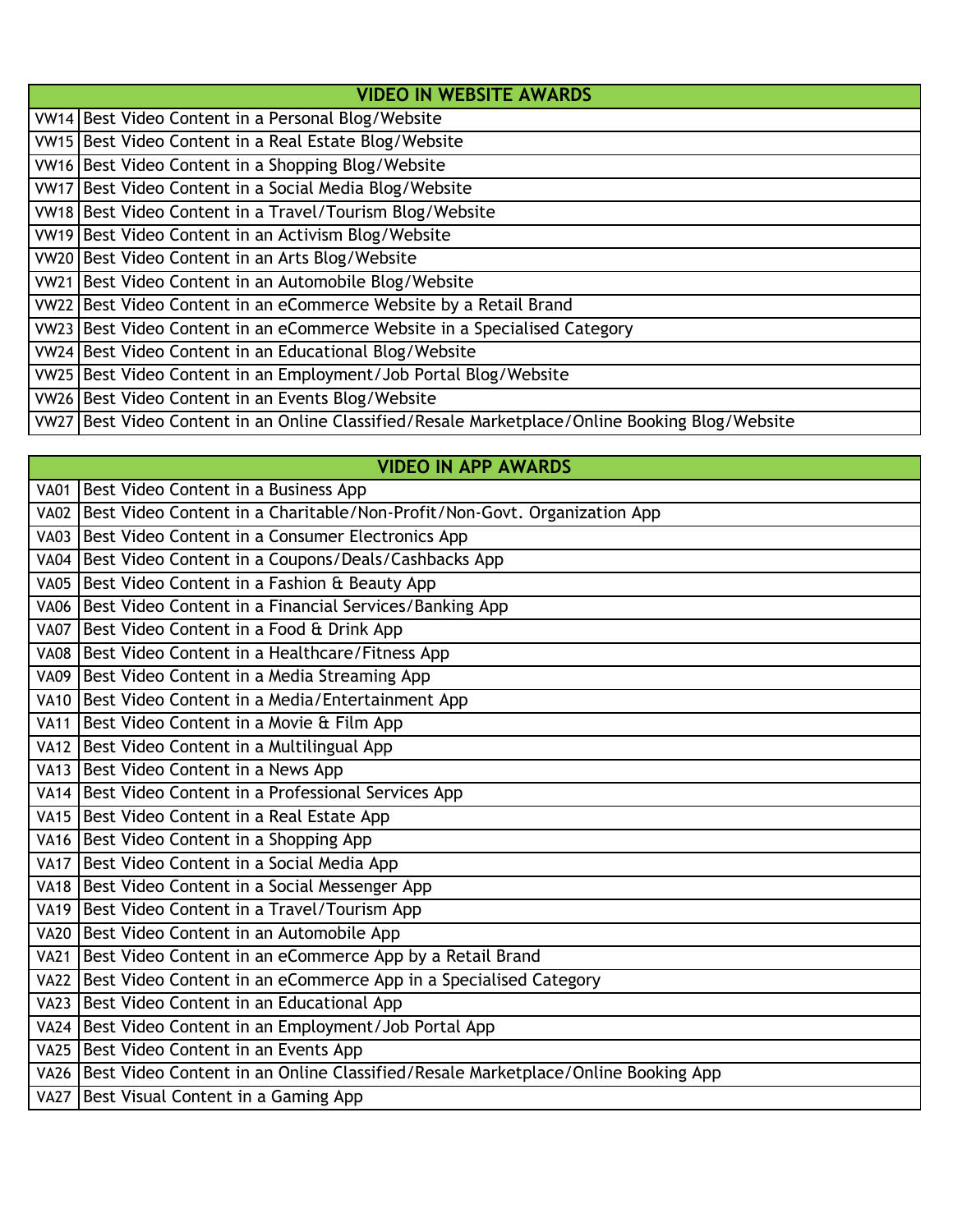|             | <b>VIDEO ENABLER AWARDS</b>                   |  |
|-------------|-----------------------------------------------|--|
|             | VE01   Best Acting/Anchoring/Content Delivery |  |
|             | VE02   Best Cinematography                    |  |
|             | VE03   Best Costume Design                    |  |
|             | VE04 Best Direction                           |  |
|             | VE05 Best Editing                             |  |
|             | VE06 Best Set                                 |  |
|             | VE07 Best Storytelling                        |  |
|             | VE08 Best Visual and Special Effects          |  |
| <b>VE09</b> | <b>Best Writing</b>                           |  |

#### **GENRE SPECIFIC AWARDS**

| VG01   Best Business/Financial Content on an OTT Platform          |
|--------------------------------------------------------------------|
| VG02 Best Business/Financial Content on TV                         |
| VG03   Best Business/Financial Video Content on Social Platform(s) |
| VG04 Best Drama Content on an OTT Platform                         |
| VG05 Best Drama Content on TV                                      |
| VG06   Best Drama Video Content on Social Platform(s)              |
| VG07 Best Educational Content on an OTT Platform                   |
| VG08 Best Educational Content on TV                                |
| VG09 Best Educational Video Content on Social Platform(s)          |
| VG10 Best Entertaining Content on an OTT Platform                  |
| VG11 Best Entertaining Content on TV                               |
| VG12 Best Entertaining Video Content on Social Platform(s)         |
| VG13 Best Horror Content on an OTT Platform                        |
| VG14 Best Horror Content on TV                                     |
| VG15 Best Horror Video Content on Social Platform(s)               |
| VG16 Best Humorous/Satirical Content on an OTT Platform            |
| VG17 Best Humorous/Satirical Content on TV                         |
| VG18 Best Humorous/Satirical Video Content on Social Platform(s)   |
| VG19 Best Motivational Content on an OTT Platform                  |
| VG20   Best Motivational Content on TV                             |
| VG21 Best Motivational Video Content on Social Platform(s)         |
| VG22 Best Music Video Content on an OTT Platform                   |
| VG23 Best Music Video Content on Social Platform(s)                |
| VG24 Best Music Video Content on TV                                |
| VG25   Best News Content on an OTT Platform                        |
| VG26   Best News Content on TV                                     |
| VG27 Best News Video Content on Social Platform(s)                 |
| VG28   Best Sports Content on an OTT Platform                      |
| VG29 Best Sports Content on TV                                     |
| VG30 Best Sports Video Content on Social Platform(s)               |
| VG31 Best Thriller Content on an OTT Platform                      |
| VG32 Best Thriller Content on TV                                   |
| VG33   Best Thriller Video Content on Social Platform(s)           |